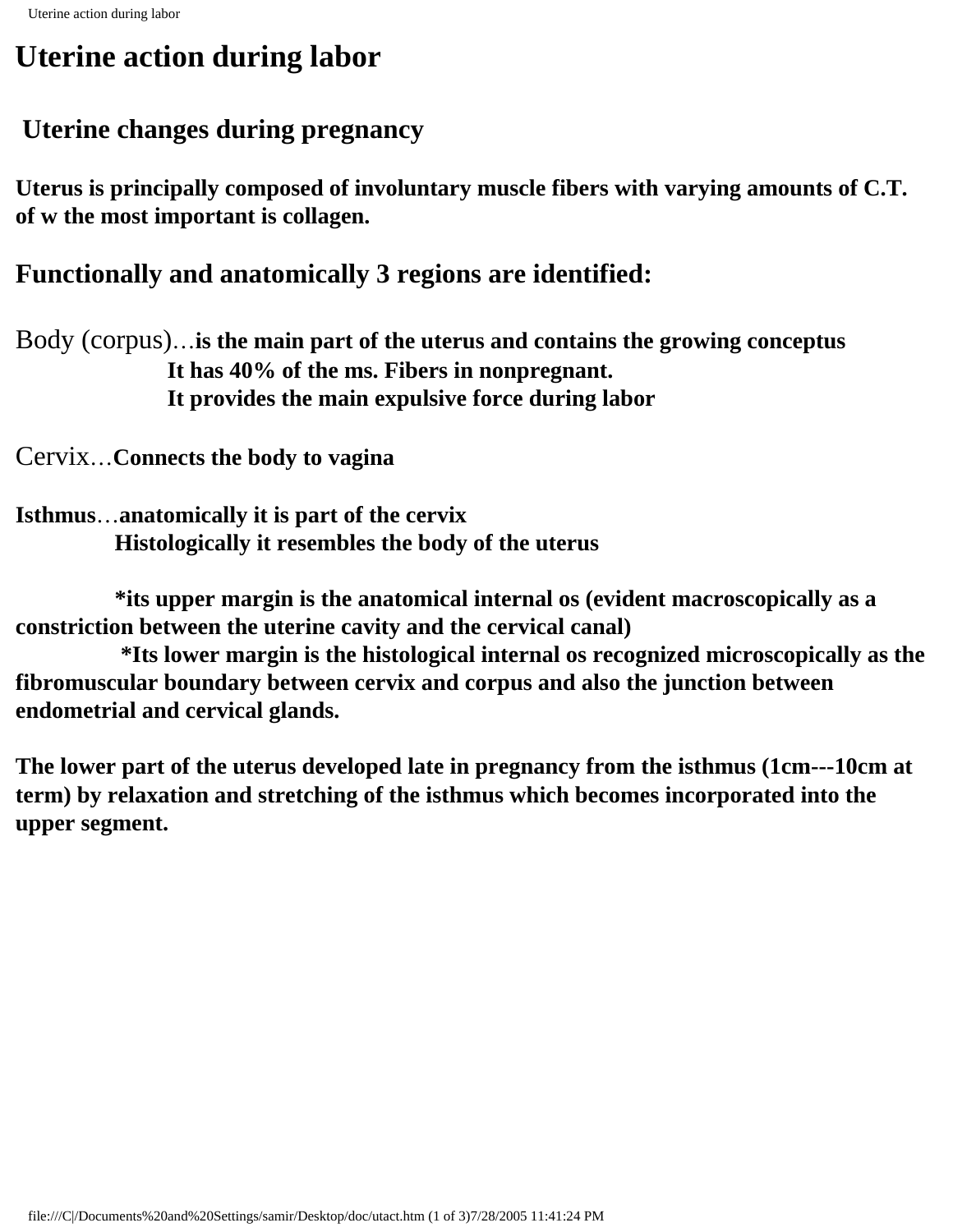

**Uterus increase in weight 10-folds during pregnancy (50gm-----1kg)**

**Mostly because of hypertrophy (increase muscle length), but also due to hyperplasia (increase number of muscle fibers)**

**The uterus accommodates the growing fetus by: 1-Hypertrophy of muscle 2-Hyperplasia of muscle 3- increase compliance of c.t fibers**

**N/B compliance results from plasticity of the c.t fibers i.e. ability to stretch without change in pressure.**

**Factors that help the uterus to expand: 1-Unravelling of the collagen fiber bundle 2-softening of the interfibrillar ground substance permits sliding of fibers 3-degenerative changes may occur.**

### **These changes depends on hormonal and mechanical factors**

### **Important Disclaimer**